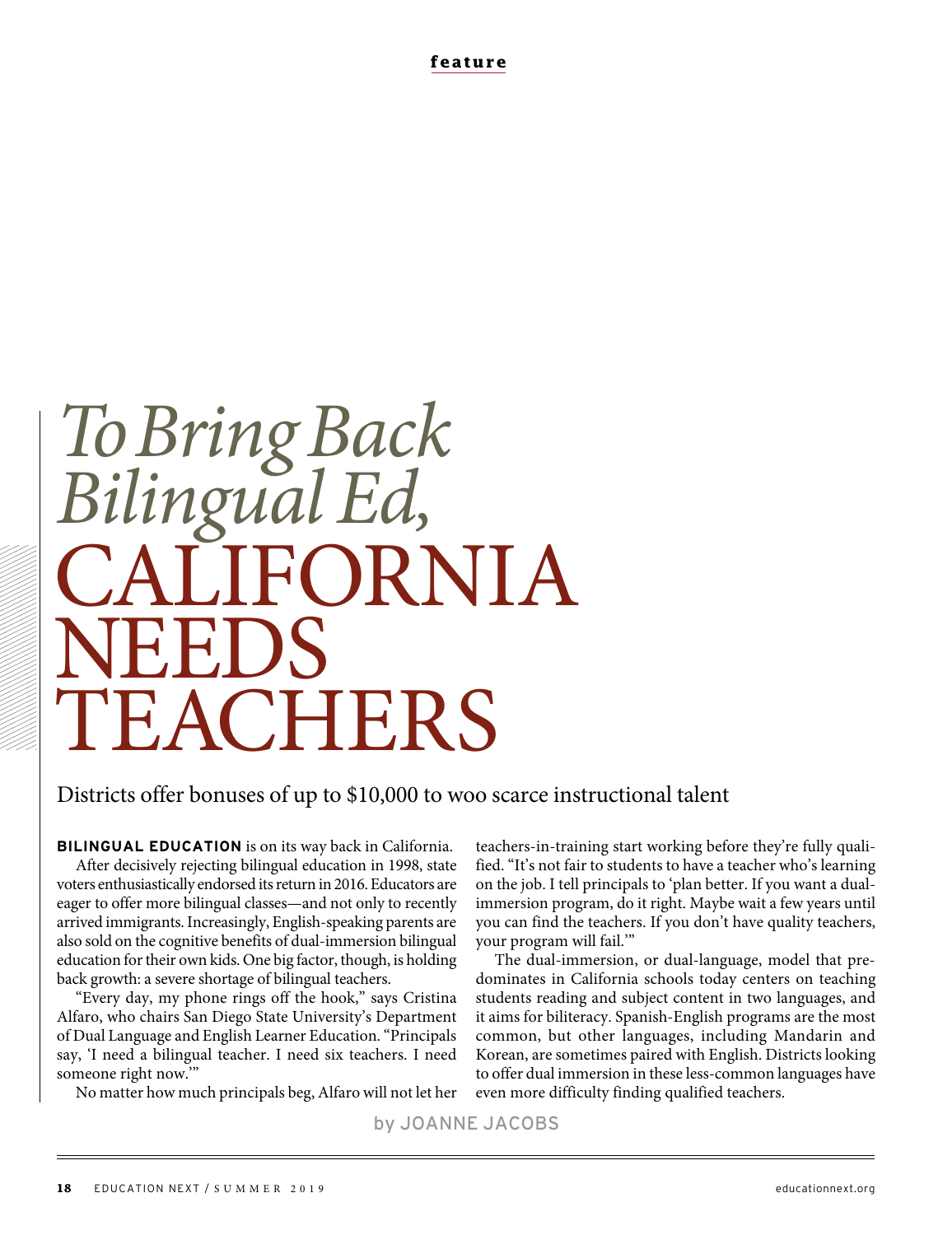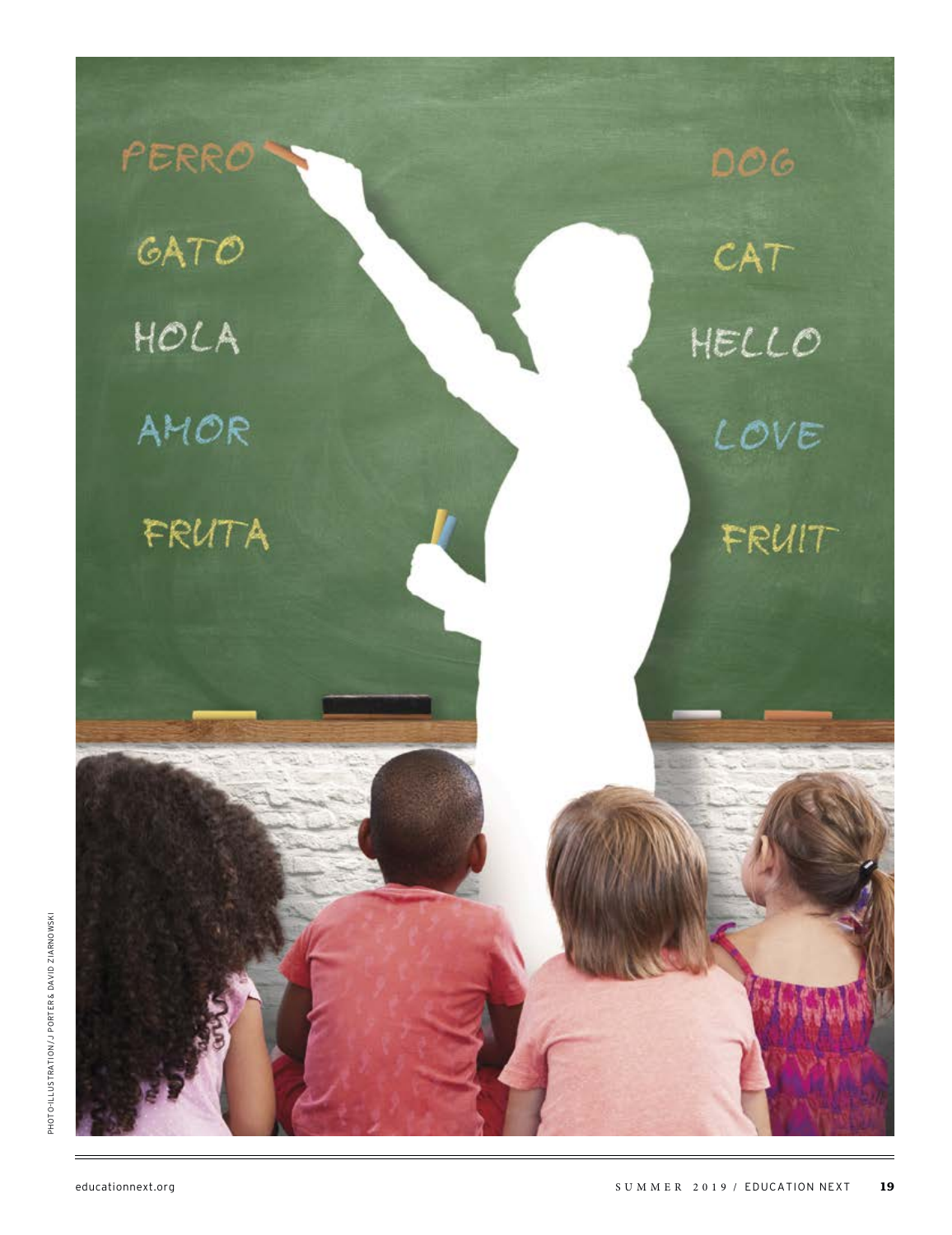Traditional models of bilingual education teach English learners math, reading, and other subjects in their first language in kindergarten and 1st grade: often, only 10 percent of instruction is in English in the first two years. The goal is to transition students to all-English instruction as soon as possible. While this transitional approach is still common, virtually all new bilingual programs use the dual-immersion model, and some of the old ones are switching to it.

With dual-immersion programs burgeoning in California, school districts are competing fiercely for scarce teacher talent, bidding up compensation for bilingual educators in the manner of consulting firms recruiting new business-school graduates. Districts are stealing each other's teachers, says Lucrecia Santibañez, an associate professor of teaching, learning, and culture in the School of Educational Studies at Claremont Graduate University. The Pasadena Unified School District, which expanded its dual-immersion programs from three schools to seven, "has been losing teachers to neighboring

of multilingual education, they're careful to acknowledge that it won't work without well-trained teachers.

#### **Learning from Past Mistakes**

Nearly 1.3 million students in California public schools are classified as English learners. Twenty years ago, 30 percent of such students were taught in bilingual programs. In 1998, state voters approved Proposition 227, and the resulting statute required schools to teach in English unless parents signed waivers requesting primary-language instruction. The share of English learners in bilingual education fell to less than 5 percent.

Before 1998, faced with an acute shortage of teachers, schools often hired teachers without bilingual credentials or skills to lead bilingual classrooms. Sometimes, bilingual teacher's aides taught reading.

"I would hope we've learned from history" not to offer bilingual classes without qualified bilingual teachers," says Veronica

# THE DUAL-IMMERSION, OR DUAL-LANGUAGE, MODEL *that predominates in California today centers on teaching students reading and subject content in two languages, and it aims for biliteracy.*

districts that offer higher salaries and, sometimes, signing bonuses for bilingual skills," she says. "Teachers can go five miles down the road and make more."

Los Angeles Unified, which is also ramping up dual-language instruction, offers an annual stipend of up to \$5,406 to teachers with bilingual certification. Statewide, stipends vary from \$1,000 (in San Francisco Unified) on up. A few districts pay as much as \$5,000 as a hiring bonus.

In Sacramento, Natomas Unified pays an extra \$5,000 for hard-to-find skills plus a \$5,000 "diversity bonus" for experience working with racially, culturally, or academically diverse young people. The district, which hopes to start a dual-immersion school, is "struggling to find Spanish teachers," says Amreek Singh, human resources director. "We're all competing for the same group of people."

Fifty-eight percent of districts surveyed in 2017 by Californians Together, a nonprofit coalition of organizations advocating for English learners, planned to add or expand bilingual programs, but 86 percent of the districts said the shortage of teachers is a "hurdle to realizing those plans."

As California educators and policymakers talk of a new era

Children from low-income and working-class Spanish-speaking families usually were placed in transitional classes in elementary school

became a bilingual teacher.

and were moved to mainstream English classes as quickly as possible. Most children did not develop strong

Aguila, who directs the English Learner Support Division of the California Department of Education. Aguila got her start as a bilingual aide and later

speaking or reading skills in Spanish.

Some schools offered "developmental" or "maintenance" bilingual classes designed to improve students' primarylanguage skills. Again, biliteracy was not the goal.

Expectations often were low, noted the *Los Angeles Times*  in a 2006 editorial attacking a law proposing a simplified curriculum for English learners. "California was supposed to have learned a sad but important lesson from its years of experimenting with bilingual education: when you isolate a group of largely poor, minority students and give them different instruction from what other students receive, they tend to get a dumbed-down, second-rate education."

In Lillie Ruvalcaba's first year as a bilingual teacher, her 3rd graders moved from reading in Spanish to reading in English by midyear. The reader, called *Ant About Town,* "was written at the kindergarten level," she recalls with a shudder. "'Ant went up, up, up.' It was such an insult to the students. We owe it to kids to have grade-level content taught in an interesting, motivating way."

Ruvalcaba teaches at Mountain View Elementary District in El Monte, a mostly Latino town east of Los Angeles. When she was hired, she had a teaching credential, but not one with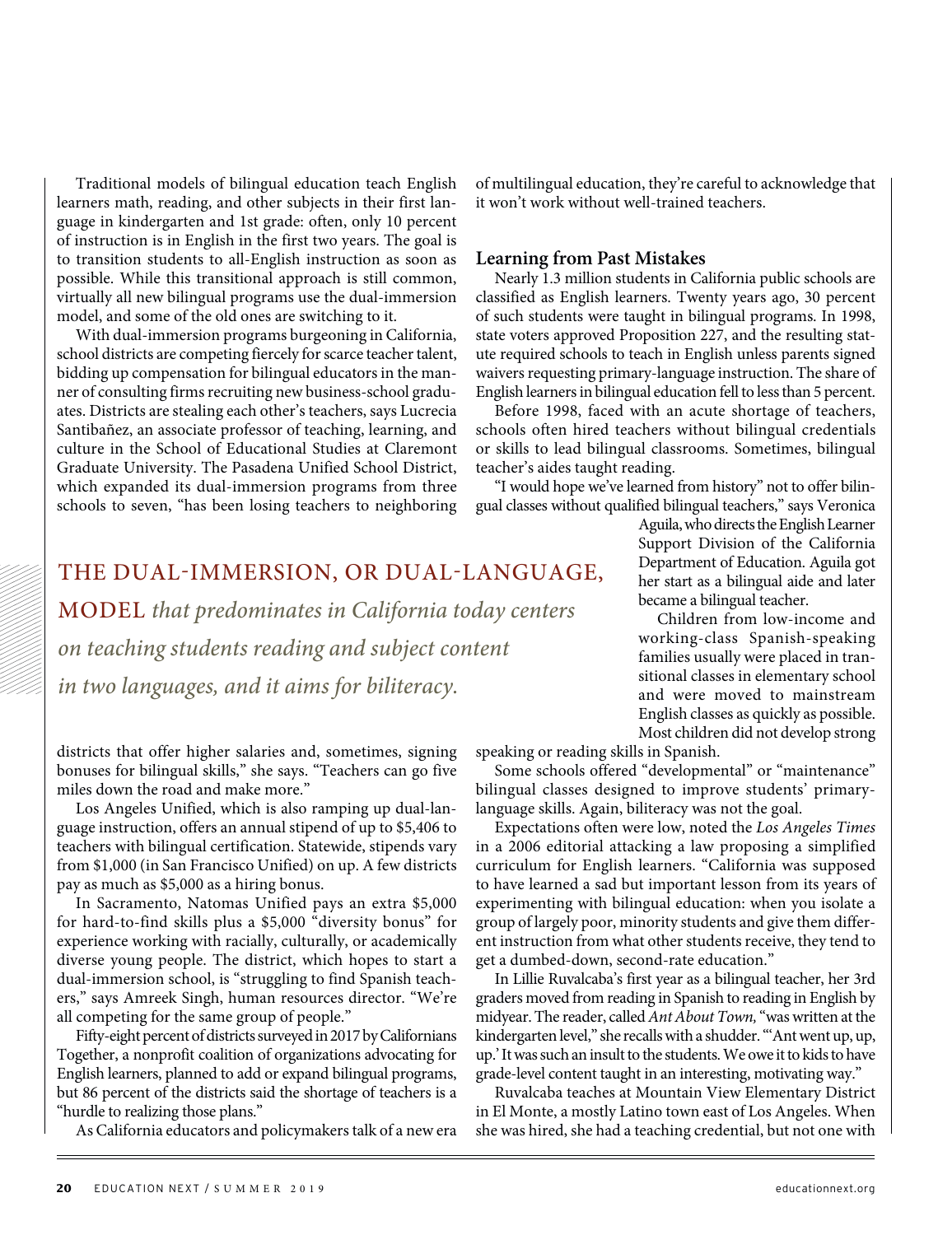a concentration in bilingual-education methods. "If you spoke Spanish, you taught in Spanish," she recalls. "We didn't have the best-prepared teachers."

After Proposition 227 passed, many of Mountain View's bilingual programs closed for lack of parental support. Ruvalcaba became a teacher of structured English immersion, a method that immerses students in English and provides supports to build students' understanding. She now supports

and bilingual families, with no one group predominating. The children of working-class immigrants learn with the children of middle-class and well-to-do parents. Native English speakers learn a second language as enrichment, while students from newly arrived families gain necessary fluency in English.

Alfaro of San Diego State calls dual immersion "the most powerful model for English learners—and for English-only students," who stand to gain a "global edge." By contrast, "the



*In Rowland Heights, Calif., Ethan Heng, 5, adds his name to a board that reads in Mandarin, "We can recognize our English names."*

curriculum and instruction in English-learner programs.

The district is transforming its remaining bilingual program from a transitional to a dual-immersion model and hopes to open new bilingual classes at other schools. But, "we don't want to repeat the mistakes of the past," Ruvalcaba says. "Now we're making sure we do it well."

Nearly all new bilingual programs in California use dual immersion, a model that extends from kindergarten through 12th grade. Ideally, a class of dual-immersion students comprises a mix of children from English-speaking, Spanish-speaking,

research is weak" for transitional bilingual education, she says. It gives English learners "a crutch" rather than equipping them with facility in both languages from the start.

Even critics of dual immersion concede it can work well if it is done right. But they warn that it's hard to maintain quality while scaling up the number of programs.

Dual immersion is a risky choice for immigrant students, says Rosalie Pedalino Porter, who helped anti-bilingual crusader Ron Unz pass "English for the Children" measures in California and Arizona. It's not enough to have "the right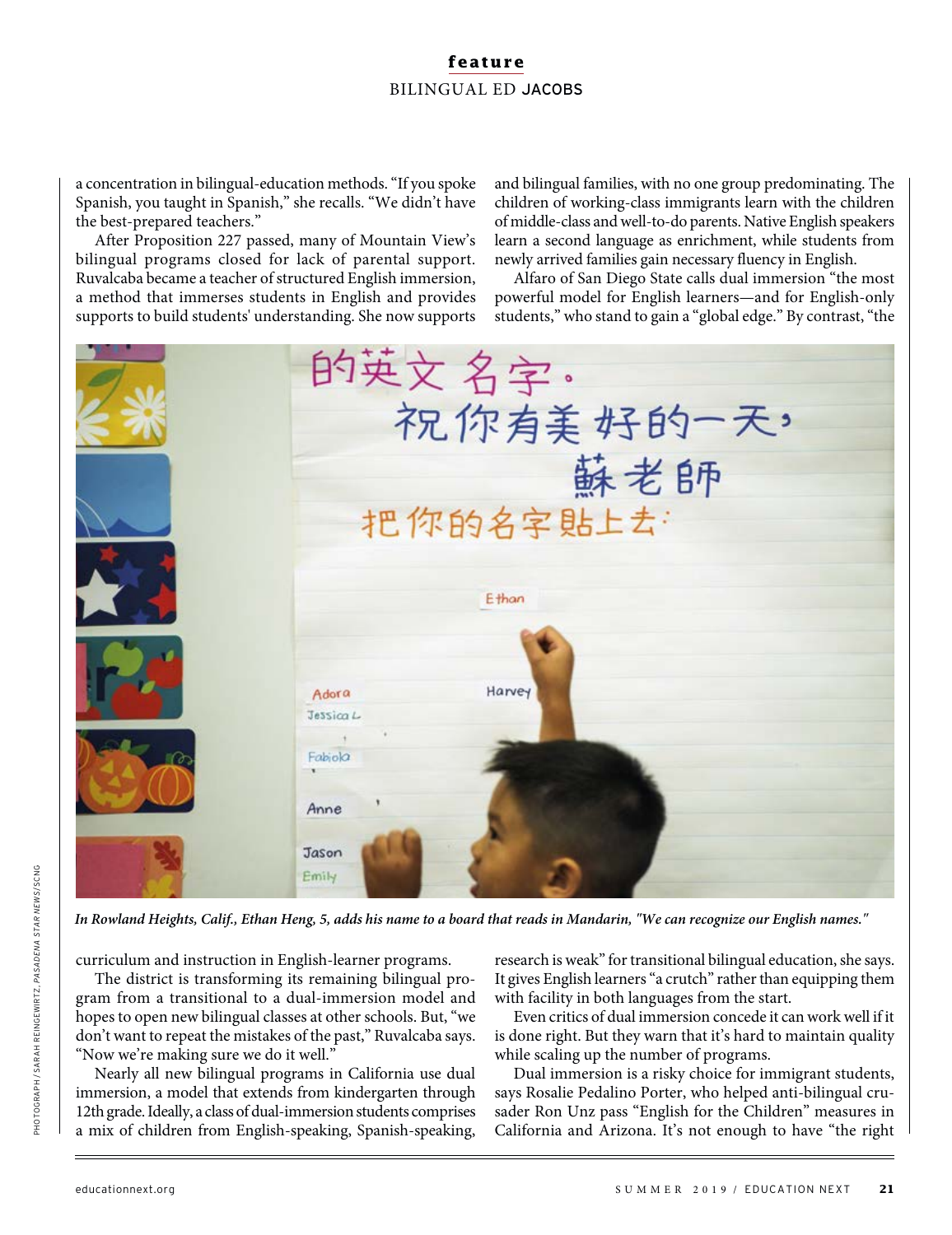# WITH DUAL-IMMERSION PROGRAMS BURGEONING IN CALIFORNIA,

*school districts are competing fiercely for scarce teacher talent and bidding up compensation for bilingual educators.*

curriculum, the right books, and competent bilingual teachers," says Porter, a former bilingual teacher and administrator in Massachusetts. "You also need a stable group of children who will stick with it" for five or six years. She chairs ProEnglish, a Washington, D.C.-based nonprofit that advocates for English immersion and making English the official language of the United States. But she also serves on the board

#### **Growth of Bilingual Programs (Figure 1)**

*The number of bilingual programs in California has more than doubled since 2011—from 2.2 percent of all schools to about 4.5 percent of schools in 2019. California would need to add more programs quickly to meet the Global California 2030 targets set in May 2018 by state superintendent Tom Torlakson.*

![](_page_4_Figure_5.jpeg)

of a Mandarin-immersion school that her granddaughter attended. The difference? Students in the Mandarin program are fluent English speakers immersed in a second language.

California's education leaders say they understand that dual-immersion programs need qualified teachers and a solid curriculum. "Most districts are trying to build the foundation [for bilingual education] first, not creating programs for which they have no teachers," says Marty Martinez, director of teacher induction for the Sacramento County Office of Education.

"We see people trying to do this right," echoes Anya Hurwitz, director of the Sobrato Early Academic Language, or SEAL, program.

SEAL has developed a knowledge-rich curriculum for Spanish-speaking English learners in preschool through 3rd grade, which is designed to bring students up to grade level in subject areas by 3rd grade (see "Learning English," *features,*  Winter 2016). This year, about 100 preschools and elementary

> schools use SEAL in English or bilingual classes. Five of SEAL's partner districts are expanding or adding bilingual programs, and SEAL is part of a consortium working on training and retraining bilingual teachers.

#### **Global California**

In May 2018, Tom Torlakson, the state superintendent, announced Global California 2030, an initiative to nearly quadruple the number of dual-immersion programs in the state, to 1,600 (see Figure 1); increase the number of bilingual teachers; expand access to "world language" classes; and encourage more students to earn a "seal of biliteracy" on their diplomas by the year 2030.

Tony Thurmond, who was elected in November 2018 to succeed Torlakson, is a staunch advocate of bilingual education. As a state legislator earlier that year, he sponsored a successful bill that earmarked \$300,000 for the development of bilingual programs in the schools. He supports Global California 2030 and backed Proposition 58, a 2016 measure approved by 73.5 percent of voters that repealed the English-only requirement and opened the door to expanding bilingual ed in the state. In his campaign for superintendent,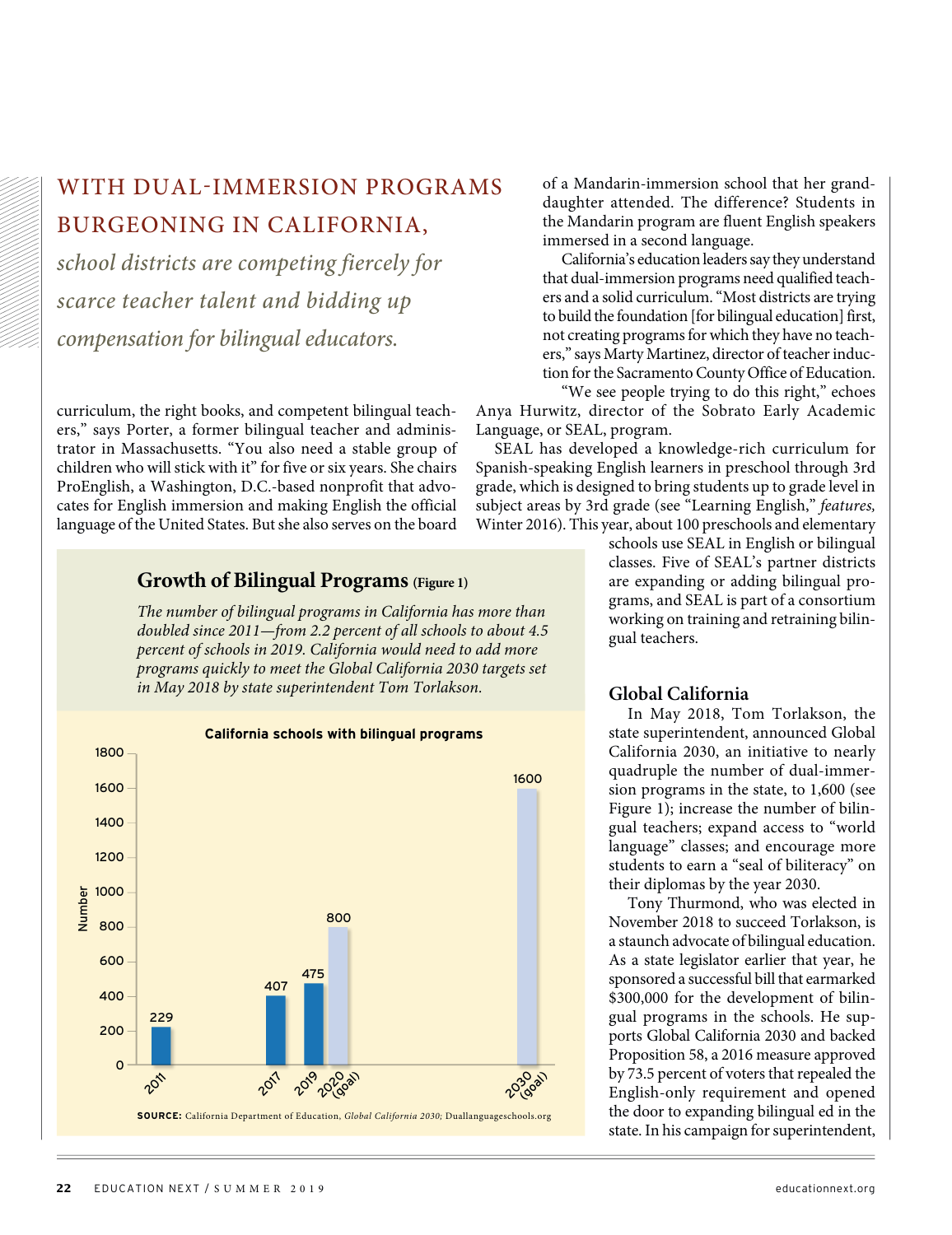![](_page_5_Figure_1.jpeg)

## **A Changing Mix of Language Backgrounds(Figure 2)**

*Spanish speakers have made up more than 80 percent of California's English-language learners since* 

Thurmond promised to "continue to work to equip each school district with the resources they need to recruit and train language teachers who can guide our students into a globalized future," and further pledged "to incorporate foreign language classes in the curriculum for elementary and middle schools so our younger students can get a head start on building this skill."

In 2017 the state board of education adopted the English Learner Roadmap to guide policy in the Proposition 58 era. The plan envisions a "rich and challenging curriculum from early childhood to grade 12" that "respects the value of English Learners' primary language and culture." In addition to a "focus on English proficiency," the road map calls for "proficiency in multiple languages—and recognition of the role of home language in supporting English and overall literacy."

About 38 percent of California's public-school students enter the system as English learners—more than double the national average. About 82 percent speak Spanish at home; Vietnamese, Mandarin, Arabic, and Filipino (including Pilipino or Tagalog) are the next most-common languages (see Figure 2). Most are born in the United States to immigrant parents and are likely to be reclassified as "fluent English proficient" within six years: to earn that designation, students must show they're fluent in English and performing at or near grade level academically. The annual statewide reclassification rate, which hit 14.6 percent in 2017–18, has more than doubled since 1997–98.

The state department of education doesn't track the number of students in bilingual programs, says Aguila. The database was abandoned after the passage of Proposition 227 and has yet to be revived. She believes there are 469 dual-immersion programs in the state, based on a 2016–17 survey by the California Association for Bilingual Education, but she offers no guess on the number of programs using other models. These days, "bilingual" and "dual immersion" are sometimes used as synonyms.

In spring 2017, Californians Together partnered with the Association of California School Administrators and the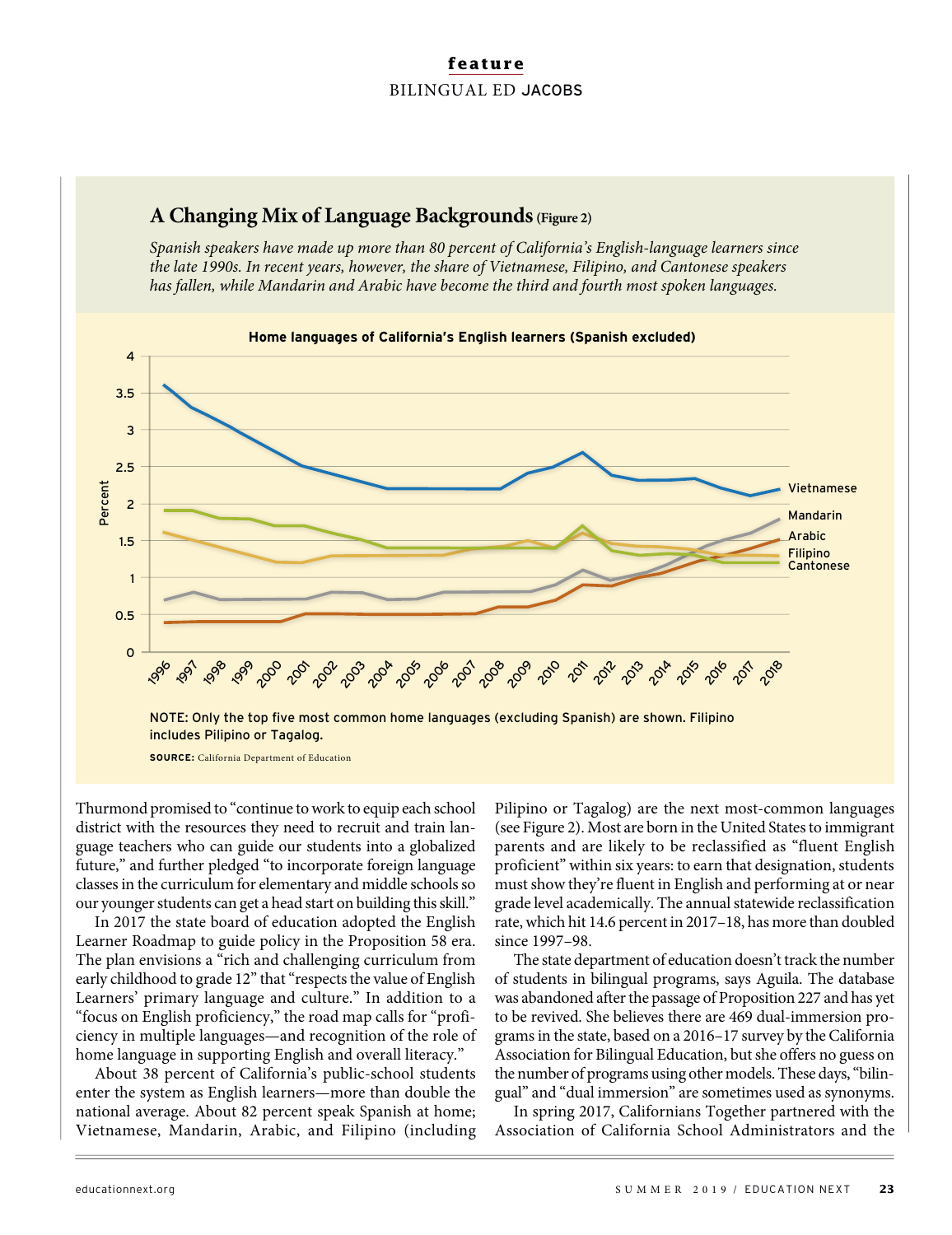state's two teachers unions to survey 111 districts and charter schools enrolling 39 percent of California's English learners. The survey found 27 percent offer dual immersion, 12 percent provide transitional bilingual education, and 5 percent have developmental or maintenance bilingual classes.

#### **The Broken Pipeline**

After Proposition 227 limited bilingual education, more than half the state's teacher-preparation programs stopped offering training in the specialty, reports the California Commission on Teacher Credentialing. The number of new teachers earning bilingual credentials fell.

"[Proposition] 227 was devastating," says Jan Gustafson Corea, chief executive officer of the California Association for Bilingual Education.

"The pipeline was broken," says Eduardo R. Muñoz-Muñoz, who was recruited from Spain 12 years after 227's passage to fill the bilingual teacher shortage. He earned his Ph.D. at Stanford and became an assistant professor of teacher education at San Jose State University.

Two years after Proposition 58's approval, San Jose State has not seen a spike in demand for bilingual training, he reports.

## **Falling Bilingual Authorizations (Figure 3)**

*In 2010, 1,214 teachers earned bilingual teaching authorizations, but the number has since dropped. Four hundred fewer teachers were authorized in 2017 than in 2010.* 

![](_page_6_Figure_8.jpeg)

"There is untapped potential. We see bilingual people who want to be teachers but aren't choosing to become bilingual teachers."

In part, that's because many people aren't sure how much language proficiency is required to be a bilingual teacher, according to Muñoz-Muñoz. "What does it mean to speak 'academic Spanish' or 'high-level Spanish'?" he asks.

To teach English learners in their primary language, California educators must earn a so-called bilingual authorization by passing a test of language, education theory, and culture (see Figure 3). The requirements changed in 2009. Many former bilingual teachers are studying "academic Spanish" to fortify their knowledge of the language.

California needs to "unify how we're preparing duallanguage educators" and "do it right," says Alfaro. Bilingual educators are "forming consortiums so we can work together to develop new state standards for preparing dual-language teachers. There's a national effort as well."

Education schools are pursuing faculty members who can train prospective teachers to teach bilingual education: it's a hot market for new Ph.D.'s, says Alfaro.

San Diego State, which continued to prepare bilingual teachers even in the Proposition 227 era, has the faculty it needs to create new programs. Alfaro's department has streamlined its

> curriculum to enable community-college students to complete a bachelor's degree and teacher certification in four years instead of five. Some of the teacher trainees are bilingual aides. "They start in community college, do their practicum hours early to make sure they really want to be teachers, and complete their bachelor's degree with a credential," says Alfaro. Southwestern College, only a few miles north of the Mexican border, is a prime recruiting ground. Most of the college's students are bilingual Latinos.

> Schools are recruiting from Spain, Chile, Puerto Rico, Argentina, and elsewhere, says Alfaro. The problem is that foreign teachers "lack understanding of the cultural context," the curriculum, and the Common Core standards, she says. Teachers from Spain "have strict rules for how Spanish should be spoken. They need to honor the Spanish their students speak, which is a border dialect."

> In addition, turnover is high for foreign teachers, who may be working on shortterm visas, says Alfaro. For these reasons, she believes it makes more sense to train Californians than to hire from abroad.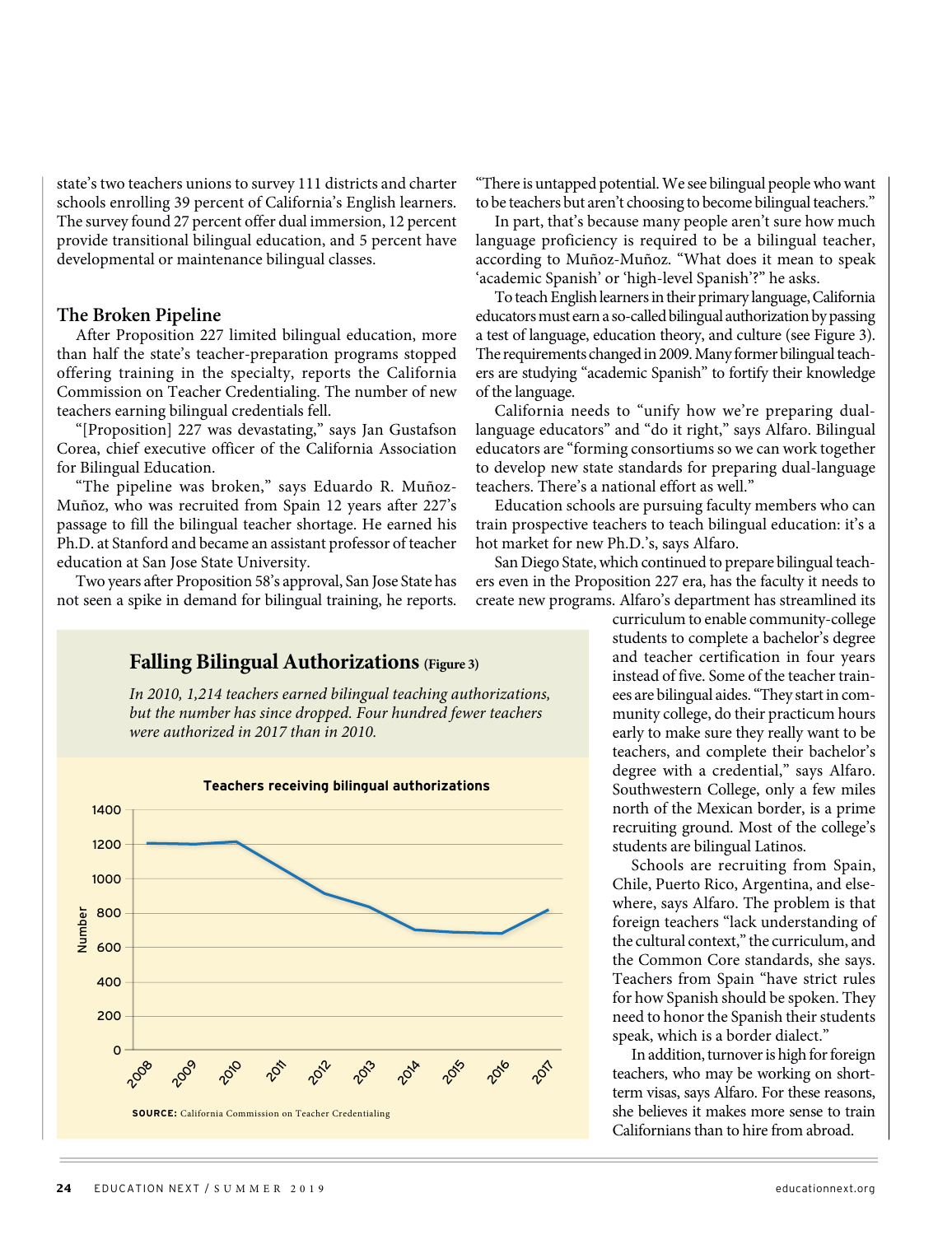"Some districts put interns in the classroom right away, with coaching," Claremont's Santibañez says. "English learners often are taught by new or early-career teachers, often with emergency credentials," her research has found. "It's a problem. It's one thing to speak Spanish. It's another thing to teach reading in Spanish."

As in other areas of K–12 education, it's not uncommon for the neediest English learners to get the least-experienced, least-trained teachers. A 2017 National Academies of Sciences, Engineering, and Medicine report found that teachers who work with English learners often are under-prepared.

support to improve their language and teaching skills, says Corea of the California Association for Bilingual Education.

The California Department of Education has awarded Bilingual Teacher Professional Development grants—each in the amount of \$625,000—to four school districts and four county offices of education throughout the state. The Sacramento County Office of Education is partnering with seven local school districts, Sacramento State, and Loyola Marymount University to increase the number of bilingual teachers, says Martinez. Some teachers who earned a bilingual authorization never used it, while others may speak

# APPROXIMATELY 38 PERCENT OF CALIFORNIA'S PUBLIC-SCHOOL STUDENTS ENTER THE SYSTEM AS ENGLISH LEARNERS—*more than double the*

*national average. About 82 percent speak Spanish at home.*

Teachers prepared to work with English learners are in short supply nationwide, according to an analysis of federal data by the American Association of Colleges for Teacher Education. While 10 percent of public-school students are classified as English learners, only 4 percent of new teachers earned credentials in English as a Second Language instruction and 2 percent majored in bilingual, multilingual, and multicultural education.

California districts also are having trouble finding special education, science, math, and career-tech teachers. The state has made it easier for out-of-state teachers to become certified, and the California Commission on Teacher Credentialing is considering easing subject-matter testing requirements for new teachers. That step could make it easier for teachers to earn a bilingual authorization—but it also would risk lowering teacher quality.

#### **Back to Bilingual Teaching**

Education agencies, universities, school districts, and nonprofits are trying to increase the supply of bilingual teachers. While they hope to train new teachers, they're starting with existing educators.

The Californians Together survey found 6,000 teachers with bilingual authorizations who are teaching in English-only classrooms and another 900 teachers who are fluent in another language but not certified for bilingual instruction. Former bilingual teachers are open to returning but feel they need

Spanish fluently but don't know how to teach it, says Martinez. "Loyola Marymount works on building teachers' academic language skills and pedagogy."

Past and future bilingual teachers can take tuition-free evening and online classes at the university. The next step is to create a pathway to teaching for bilingual aides, some of whom already have bachelor's degrees, says Martinez.

"We're looking within our schools" to find teachers who are close to being ready to teach in bilingual classrooms, says Amy Boles, director of educational services in San Jose's Oak Grove district. Oak Grove is managing a state grant for a 10-district consortium.

However, some credentialed teachers are reluctant to return to bilingual teaching, says Muñoz-Muñoz. "Being a bilingual teacher requires support, and those supports weren't there in the past. We're not sure how many we can recapture and perhaps retrain."

In the East Bay town of San Lorenzo, Annalisa McHenry teaches 3rd grade in an early-exit transitional bilingual program that administrators hope to switch to the dual-immersion model next year. The district is working with SEAL to train more teachers, but it will be a struggle to staff the school, says McHenry. "Being a bilingual teacher is more work, and it isn't more money."

California has adopted a demanding, high-level English Language Development framework, says SEAL's Hurwitz. "To achieve that in two languages requires a strong program. Bilingual teachers need planning, collaboration, and training time. We haven't done that in the past."

Priscilla Figueroa, an English Language Development coach in Mountain View Elementary, agrees that dual-immersion settings demand high-level teaching skills. She started teaching 29 years ago as a bilingual teacher with emergency credentials, but never finished certification. Like her colleague Lillie Ruvalcaba, she became an English-immersion teacher after Proposition 227 passed in 1998. She's now one of a group of Mountain View